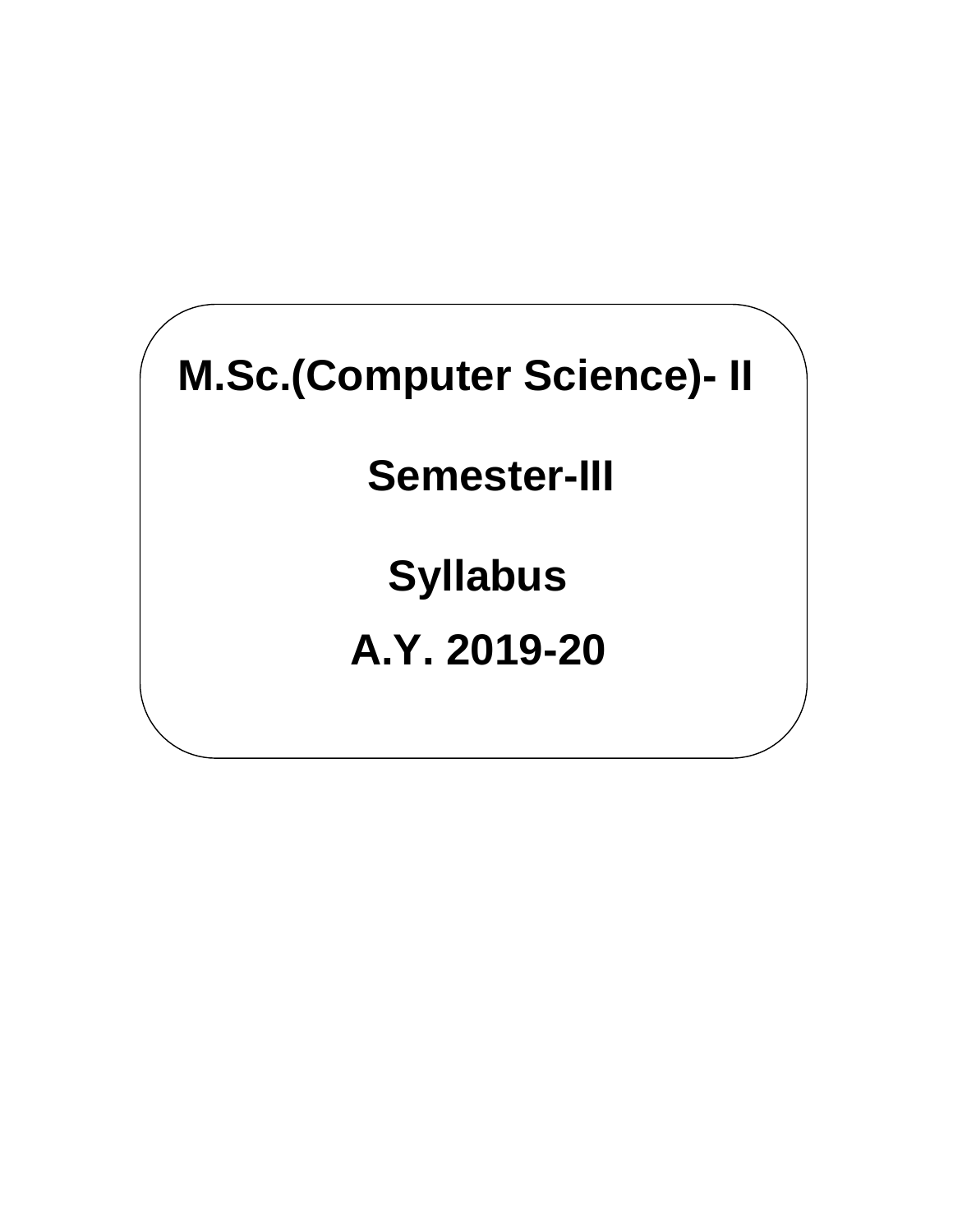# **SYLLABUS (CBCS) FOR M. Sc. (Computer Science)-II (Semester- III) (w.e.f from Academic Year 2020-2021**

**Class: M. Sc. (Computer Science) (Sem-III) Paper Code:** Comp5301 **Title of Paper:** Mobile Technologies (Core) **Paper:** I **Credit:** 4 (4 Lectures/Week) **No. of lectures:** 48 **Pre-requisites:**

- Concepts of Networking, Wireless communication.
- Familiar with object oriented concepts
- Conversant with OS internals

#### **Course Objectives:**

- Students can understand basic concepts of mobile technology and mobile platforms
- Students can understand concepts related to wireless communication.
- Create native android applications using basic concepts
- Understand UI design or controls available in android.

| <b>Title and Contents</b>                       | No. of          |
|-------------------------------------------------|-----------------|
|                                                 | <b>Lectures</b> |
| Unit 1: Wireless Transmission                   | 7               |
| Multiplexing and Modulation<br>1.1              |                 |
| 1.2<br><b>Spread Spectrum</b>                   |                 |
| Wireless transmission media<br>1.3              |                 |
| 1.4 Migration from 2G to 4G                     |                 |
| 1.5 Wireless LAN advantages                     |                 |
| 1.6 Wireless LAN architecture                   |                 |
| 1.7 Mobility in Wireless LAN                    |                 |
| 1.8 Wireless LAN security                       |                 |
| <b>Unit 2: Introduction to Mobile Computing</b> | 6               |
| 2.1 Introduction and need for Mobile computing  |                 |
| 2.2 Mobility and portability                    |                 |
| 2.3 Mobile and Wireless devices                 |                 |
| 2.4 Mobile Applications                         |                 |
| 2.5 Mobile Operating system - IOS, BlackBery,   |                 |
| Windows ,phone, Plam OS, Symbian OS, PhoneGap   |                 |
| 2.6 Cellular systems.                           |                 |
| 2.7 Introduction to IEEE 802.11                 |                 |
| <b>Unit 3: GSM Technology</b>                   | 8               |
| 3.1 What is GSM?                                |                 |
| 3.2 GSM Services.                               |                 |
| 3.3 GSM Network Architecture                    |                 |
| a. Radio Subsystem                              |                 |
| b. Network Subsystem                            |                 |
| c. Radio Subsystem                              |                 |
| <b>Localization and Calling</b><br>3.4          |                 |
| 3.5<br>Handover                                 |                 |
| 3.6<br><b>GSM</b> security                      |                 |
| <b>GPRS</b><br>3.7                              |                 |
| 3.8<br><b>CDMA</b> in Mobile Communication      |                 |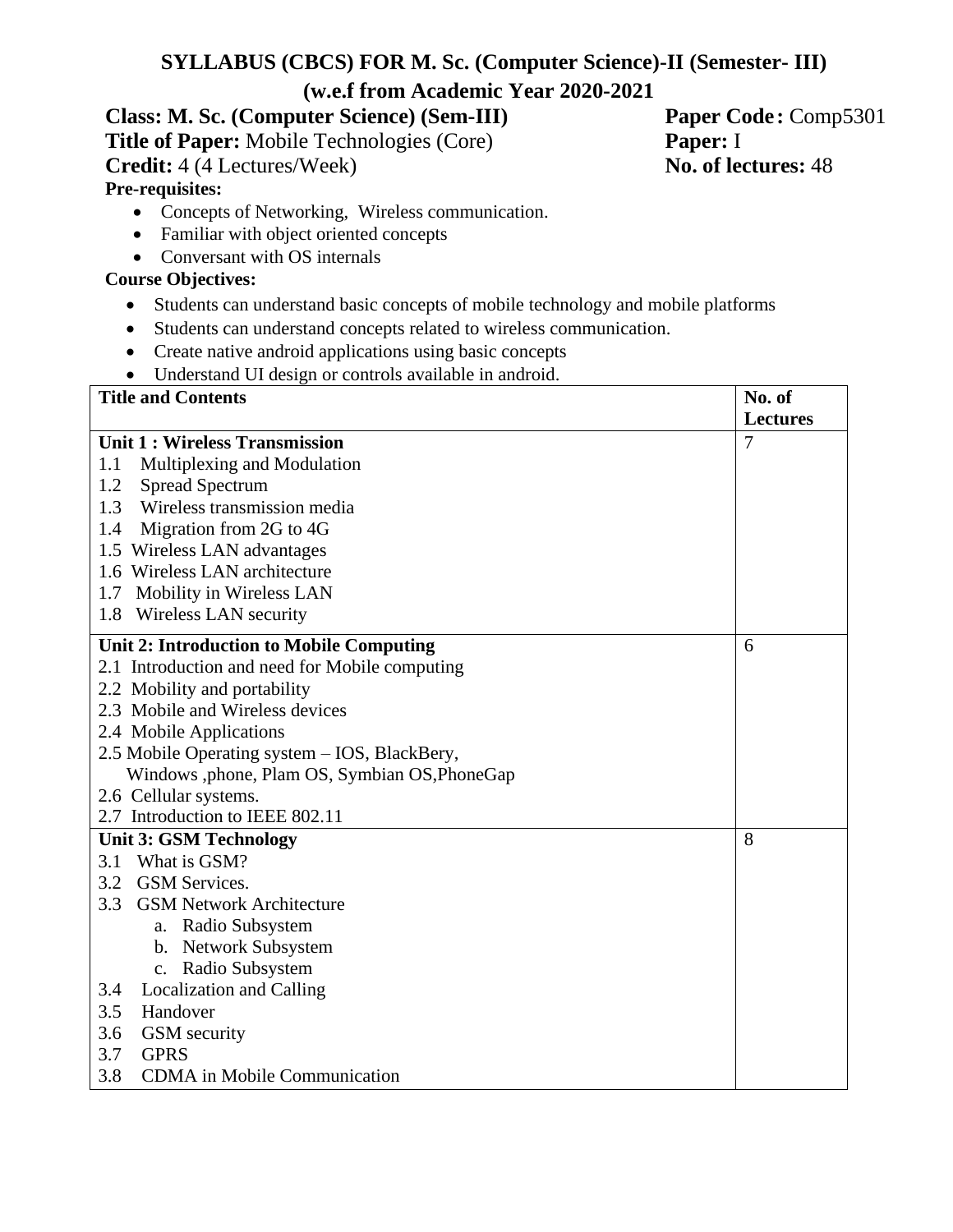| Unit 4 : Introduction to Android Operating System & Programming                | 8              |
|--------------------------------------------------------------------------------|----------------|
| 4.1 Features of Android                                                        |                |
| 4.2 Android Architecture                                                       |                |
| 4.3 Fundamental of Android App                                                 |                |
| 4.4 Java for Android                                                           |                |
| 4.5 Activities and Intents                                                     |                |
| 4.6 User Interface                                                             |                |
| 4.7 Services and Broadcast Receivers                                           |                |
| Unit 5: Android UI Design                                                      |                |
| 5.1 Basic UI Designing (Form widgets, Text Fields, Layouts, [dip, dp, sip, sp] | 5              |
| versus px)                                                                     |                |
| 5.2 Intent (in detail)                                                         |                |
| 5.3 All components (e.g Button, Slider, Image view, Toast) Event Handling      |                |
| 5.4 Adapters and Widgets                                                       |                |
| 5.5 Menu                                                                       |                |
| <b>Unit 6:Android Thread and Notification</b>                                  | $\overline{4}$ |
| 6.1 Threads running on UI thread (run On Ui Thread)                            |                |
| 6.2 Worker thread                                                              |                |
| 6.3 Handlers & Runnable                                                        |                |
| 6.4 AsynTask (in detail)                                                       |                |
| 6.5 Broadcast Receivers Services and notifications                             |                |
| 6.6 Toast                                                                      |                |
| 6.7 Alarms                                                                     |                |
| <b>Unit 7: iOS Fundamentals</b>                                                | 6              |
| 7.1 Introduction - What is IOS , IOS Architecture, Frameworks, Application     |                |
| Life Cycle, Features                                                           |                |
| 7.2 Swift - Introduction to Swift , General Concepts of Swift                  |                |
| 7.3 Xcode - Introduction to Xcode, Navigator, Editor Utility, Tools, Console,  |                |
| Document, Simulator, Instruments                                               |                |
| 7.4 Startup - Application Templates, Introduction to Storyboard, Hello         |                |
| World Application, How 'Hello World' Working, Debugging Database,              |                |
| Plist, Preference, Sqlite Web Service, Restful Web Service (JSON &             |                |
| XML)                                                                           |                |
| Unit 8: Introduction to Flutter Mobile App Development                         | 04             |
| 8.1 Flutter – Introduction                                                     |                |
| 8.2 Features of Flutter                                                        |                |
| 8.3 Basics of creating flutter application in the Android Studio.              |                |
| 8.4 Flutter – Architecture of Flutter Application                              |                |
| 8.5 Flutter – Introduction to Dart Programming                                 |                |
| 8.6 Flutter – Introduction to Gestures.                                        |                |
| 8.7 Introduction to Beacon Mobile technology                                   |                |

## **References:**

- **1.** Schiller Jochen, (2003). Mobile Communications. **UK.: Pearson Education**
- 2. Wei-Meng Lee . Beginning Android Application Development. John Wiley & Sons, 2012
- 3. Talukder Asoke K. Hasan Ahmed,Roopa R Yavagal. Mobile Computing: Technology, Applications and Service Creation
- 4. Mark Murphy. Beginning Android 3. APress , ISBN 9788132203568
- 5. Matthijs Hollemans . IOS Apprentice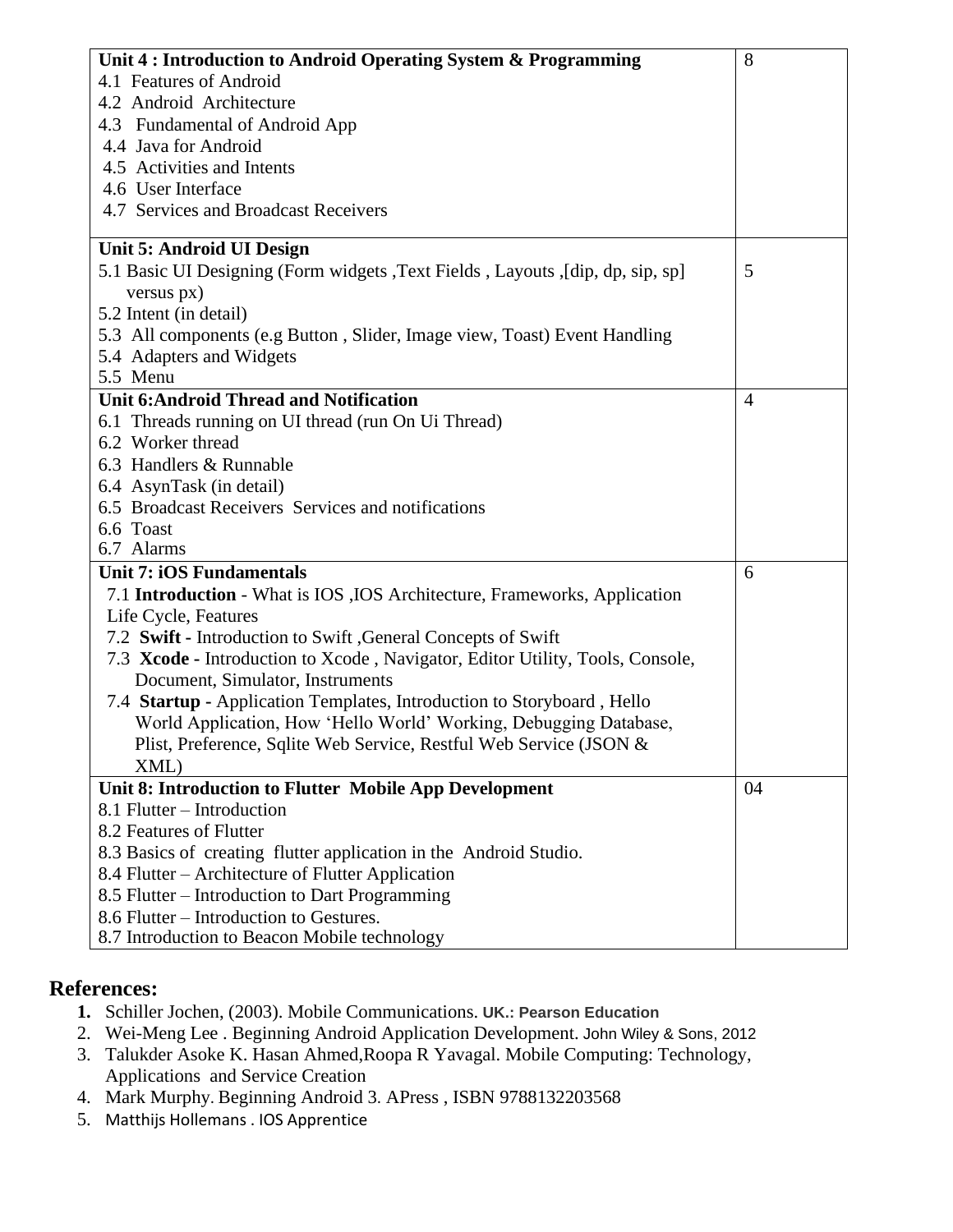## **Websites :**

<https://www.tutorialspoint.com/> <https://developer.android.com/> <https://w3resource.com/> <https://abhiandroid.com/>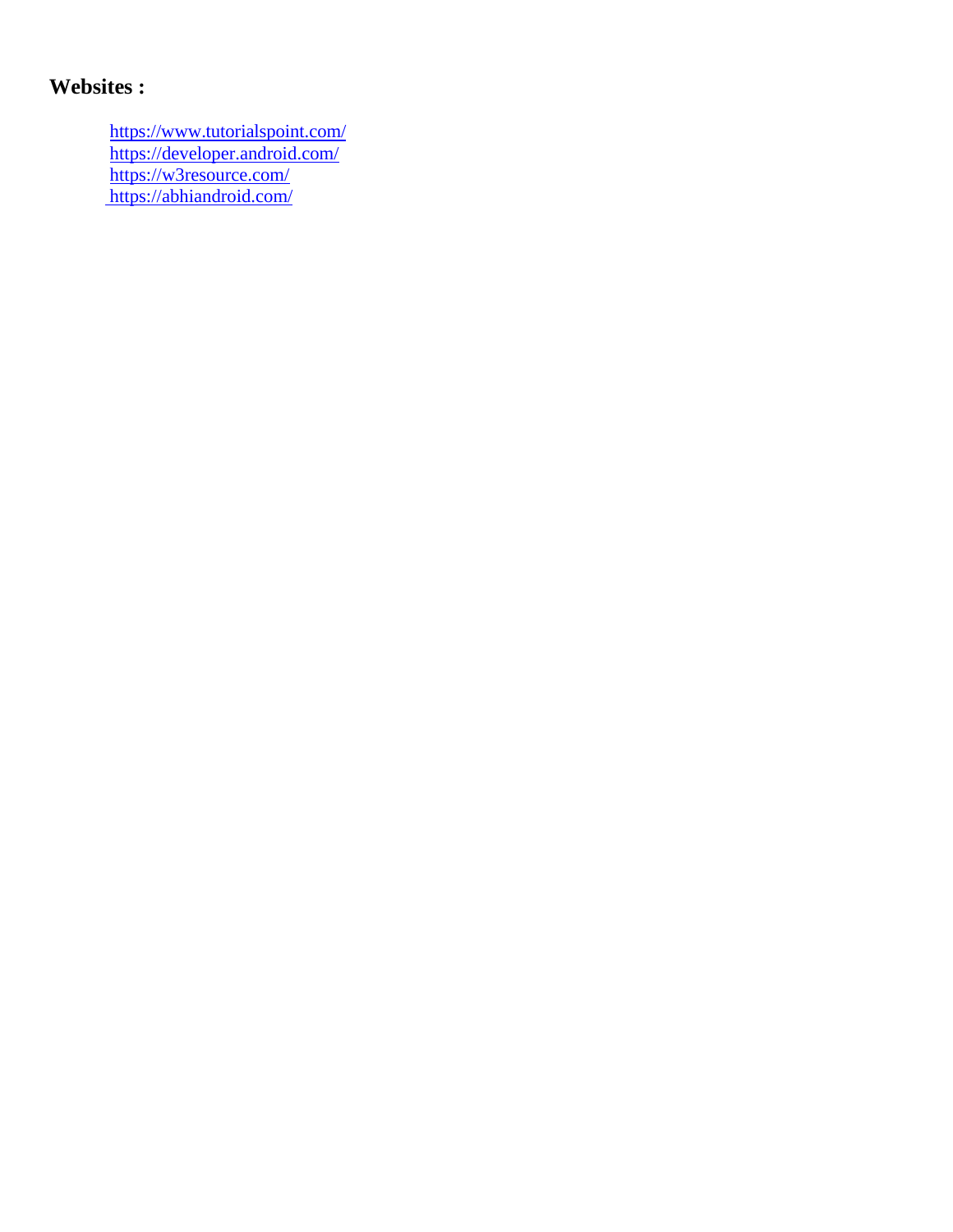**Class: M. Sc. (Computer Science) (Sem-III) Paper Code :** Comp5302 **Title of Paper:** Soft Computing (Core) **Paper:** II **Credit:** 4 (4 Lectures/Week) **No. of lectures:** 48

**Prerequisites** : Probability, First Order Mathematical Logic, Classical Logic, Linear algebra and calculus

## **Objective**

- To understand the concepts of how an intelligent system work and its brief development process.
- Be familiar with design of various neural networks & fuzzy logic & Learn genetic programming.

## **Learning Outcome:**

- Describe human intelligence and AI
- Explain how intelligent system works.
- Apply basics of Fuzzy logic and neural networks.
- Understand the ideas of fuzzy sets, fuzzy logic and use of human experience relate with neural networks, generalize appropriate rules for inference systems
- Understand the genetic algorithms and other random search procedures.
- Develop some familiarity with current research problems and research methods in Soft Computing Techniques.

| <b>Units &amp; Contents</b>                                                    | No. Of          |
|--------------------------------------------------------------------------------|-----------------|
|                                                                                | <b>Lectures</b> |
| 1. Introduction to Fuzzy Logic                                                 | 12              |
| The Illusion : Ignoring Uncertainty and accuracy                               |                 |
| Uncertainty and information                                                    |                 |
| Fuzzy set and membership                                                       |                 |
| <b>Chance versus Fuzziness</b>                                                 |                 |
| <b>Classical Sets, Fuzzy Sets</b>                                              |                 |
| <b>Cartesian Product</b>                                                       |                 |
| <b>Crisp Relations</b>                                                         |                 |
| Fuzzy relations                                                                |                 |
| Tolerance and equivalence Relations, Fuzzy Tolerance and equivalence Relations |                 |
| Value assignments, Other Forms of the Composition Operations                   |                 |
| Features of the membership Function                                            |                 |
| various forms, Fuzzification, Defuzzification to Crisp sets                    |                 |
| • $\lambda$ -Cuts for fuzzy Relations, Defuzzification to Scalars              |                 |
| 2 : Fuzzy logic                                                                | 04              |
| <b>Fuzzy Logic</b>                                                             |                 |
| Approximate Reasoning, Others forms of implication                             |                 |
| operations                                                                     |                 |
| Natural Language, Linguistic Hedges                                            |                 |
| Fuzzy (Ruled-Based) system                                                     |                 |
| Graphical technique of inference                                               |                 |
| Membership value assignment-Intuition, Inference.                              |                 |
| 3 : Fuzzy System and Classification                                            | 10              |
| <b>Fuzzy System Simulation-</b>                                                |                 |
| <b>Fuzzy Relation</b><br>$\circ$                                               |                 |
| Equations<br>$\bigcirc$                                                        |                 |
| <b>Nonlinear Simulation Using Fuzzy Systems</b><br>O                           |                 |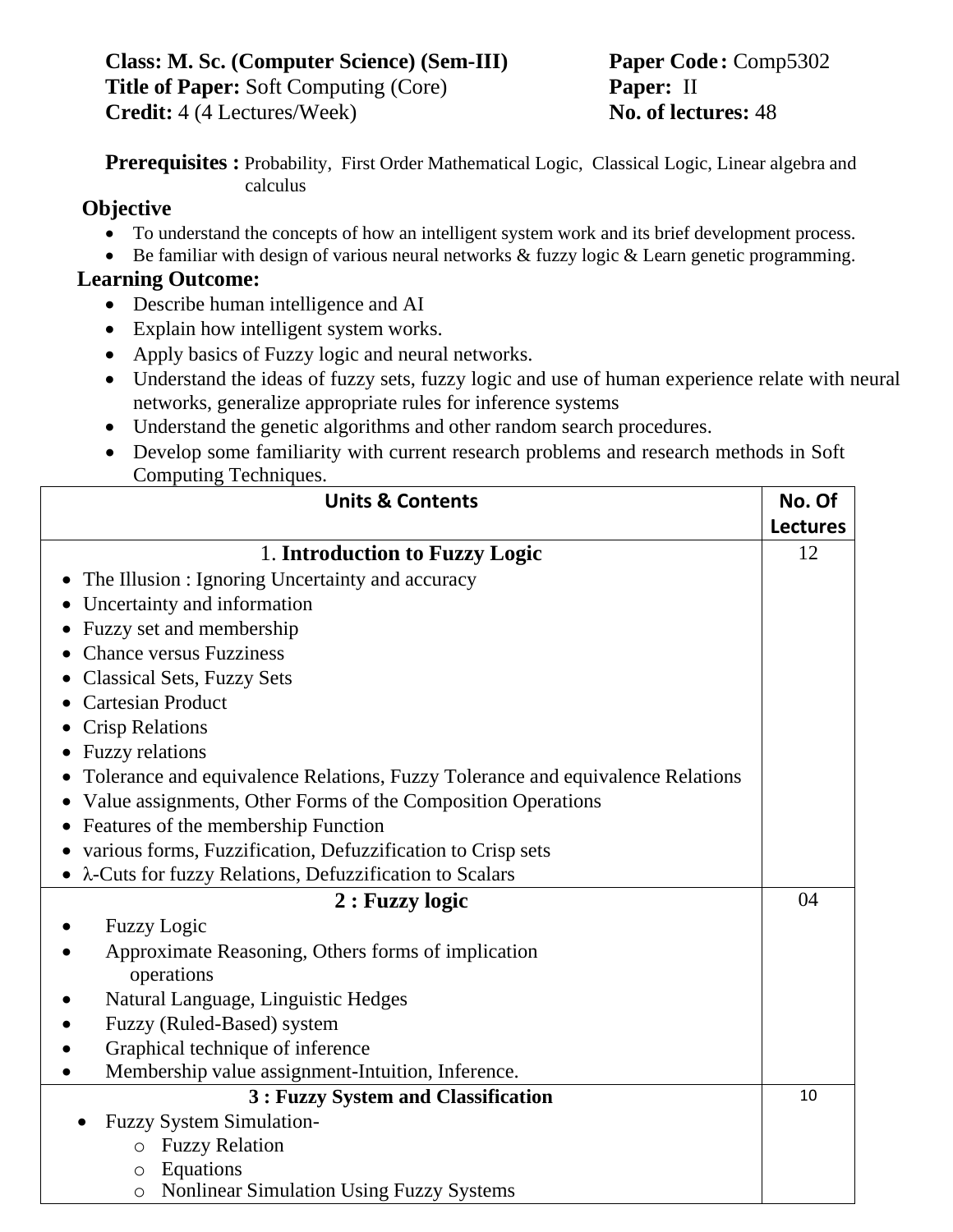|           | <b>Fuzzy Associative Memories</b>                                      |    |
|-----------|------------------------------------------------------------------------|----|
|           | <b>Fuzzy Classification</b>                                            |    |
|           | <b>Classification by Equivalence Relations</b><br>$\circ$              |    |
|           | <b>Cluster Analysis</b><br>$\circ$                                     |    |
|           | <b>Cluster Validity</b><br>$\circ$                                     |    |
|           | c-Means Clustering                                                     |    |
|           | Hard c-Means                                                           |    |
|           | Fuzzy c-Means                                                          |    |
| $\bullet$ | <b>Classification Metric</b>                                           |    |
|           | Hardening the Fuzzy c-Partition                                        |    |
|           | <b>Similarity Relations from Clustering</b>                            |    |
|           | <b>Fuzzy Arithmetic and Extension Principle</b>                        |    |
|           | <b>Extension Principle</b><br>$\circ$                                  |    |
|           | <b>Fuzzy Arithmetic</b><br>$\circ$                                     |    |
|           | Interval Analysis in Arithmetic<br>O                                   |    |
|           | Approximate Methods of Extension.<br>O                                 |    |
|           | <b>4 : Neural Network</b>                                              | 12 |
|           | Neural networks:                                                       |    |
|           | <b>Artificial Neural Network: Definition</b><br>$\bigcirc$             |    |
|           | <b>Advantages of Neural Networks Application</b><br>O                  |    |
|           | Scope of Neural Networks<br>O                                          |    |
|           | <b>Fundamental Concept:</b>                                            |    |
|           | <b>Artificial Neural Network</b><br>$\bigcap$                          |    |
|           | <b>Biological Neural Network</b><br>O                                  |    |
|           | Brain vs. Computer-                                                    |    |
|           | Comparison Between Biological Neuron and Artificial Neuron (Brain<br>O |    |
|           | vs. Computer)                                                          |    |
|           | <b>Artificial Neurons</b>                                              |    |
|           | <b>Neural Networks and Architectures:</b>                              |    |
|           | <b>Neuron Abstraction</b><br>$\circ$                                   |    |
|           | <b>Neuron Single Functions</b><br>O                                    |    |
|           | <b>Mathematical Preliminaries</b><br>∩                                 |    |
|           | <b>Neural Networks Defined</b><br>$\circ$                              |    |
|           | Architectures:                                                         |    |
|           | Feed forward and Feedback,<br>$\circ$                                  |    |
|           | <b>Salient Properties of Neural Networks</b>                           |    |
|           | Geometry of Binary Threshold Neurons and Their Networks:               |    |
|           | Pattern Recognition and Data Classification<br>$\circ$                 |    |
|           | <b>Convex Sets</b><br>O                                                |    |
|           | <b>Convex Hulls and Linear Separability</b><br>O                       |    |
|           | <b>Space of Boolean Functions</b><br>O                                 |    |
|           | <b>Binary Neurons are Pattern Dichotomizers</b><br>O                   |    |
|           | <b>Non-linearly Separable Problems</b><br>O                            |    |
|           | Capacity of a Simple Threshold Logic Neuron<br>O                       |    |
|           |                                                                        |    |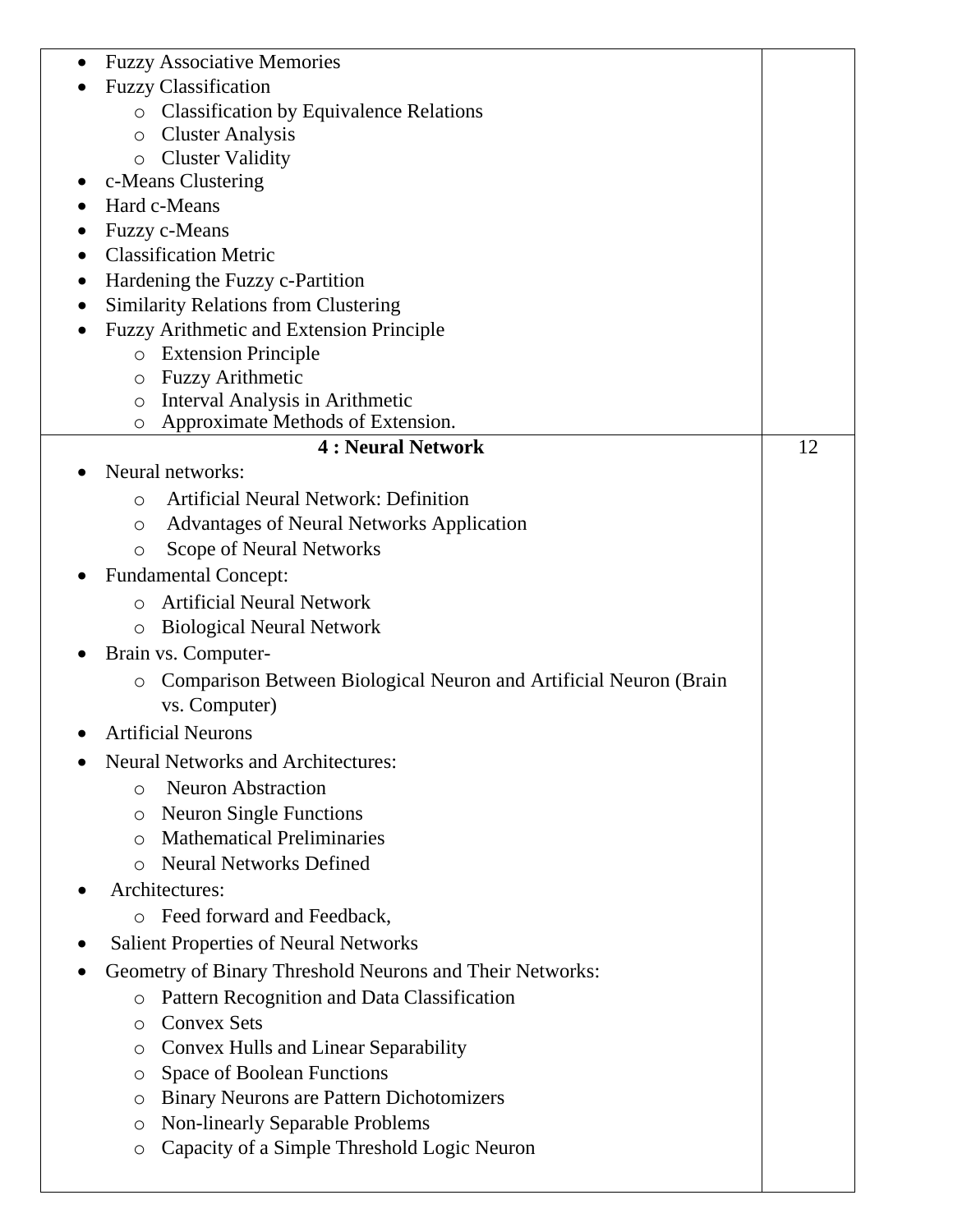| Revisiting the XOR Problem<br>$\circ$                                |    |  |  |
|----------------------------------------------------------------------|----|--|--|
| <b>Multilayer Networks</b><br>$\circ$                                |    |  |  |
| How Many Hidden Nodes are Enough?<br>$\circ$                         |    |  |  |
|                                                                      |    |  |  |
| 5: Introduction to learning                                          | 06 |  |  |
| Learning and Memory:                                                 |    |  |  |
| An Anecodatal Introduction<br>$\bigcirc$                             |    |  |  |
| Long Term Memory<br>$\circ$                                          |    |  |  |
| The Behavioural Approach to Learning                                 |    |  |  |
| The Molecular Problem of Memory                                      |    |  |  |
| Learning Algorithms                                                  |    |  |  |
| <b>Error Correction and Gradient Descent Rules</b>                   |    |  |  |
| Learning Objective for TLNs                                          |    |  |  |
| Pattern Space and Weight Space                                       |    |  |  |
| <b>Linear Seperabilty</b>                                            |    |  |  |
| <b>Hebb Network</b>                                                  |    |  |  |
| <b>Perceptron Network</b>                                            |    |  |  |
| $\alpha$ - Least Mean Square Learning                                |    |  |  |
| MSE Error Surface and Its Geometry                                   |    |  |  |
| <b>Steepest Descent Search with Exact Gradient Information</b>       |    |  |  |
| $\mu$ -LMS:                                                          |    |  |  |
| <b>Approximate Gradient Descent</b><br>$\circ$                       |    |  |  |
| Application of LMS to Noise Cancelation.<br>$\circ$                  |    |  |  |
|                                                                      |    |  |  |
| <b>6: Genetic Algorithms</b>                                         | 04 |  |  |
| A Gentle Introduction to Genetic Algorithms:                         |    |  |  |
| What are Genetic Algorithm?<br>O                                     |    |  |  |
| Robustance of Traditional Optimization and Search Methods<br>$\circ$ |    |  |  |
| The Goals of Optimization<br>$\circ$                                 |    |  |  |
| How are Genetic Algorithms Different from Traditional Methods?       |    |  |  |
| A simple Genetic Algorithm                                           |    |  |  |
| Genetic Algorithms at Work—a Simulation by hand                      |    |  |  |
| Grist for the Search Mill—Important Similarities                     |    |  |  |
| Similarity Templates (Schemata)Learning the Lingo.                   |    |  |  |

## **Reference Books**

1. Fuzzy Logic With Engineering Applications, 3rd Edition By Timothy Ross , Wiley Publication

2. Neural Networks By Satish Kumar, Tata McGraw Hill

3. Introduction to Soft Computing by Deepa & Shivanandan, Wiley Publication

4. Genetic Algorithms in Search, Optimization and Machine Learning By David E. Goldberg, Pearson Education.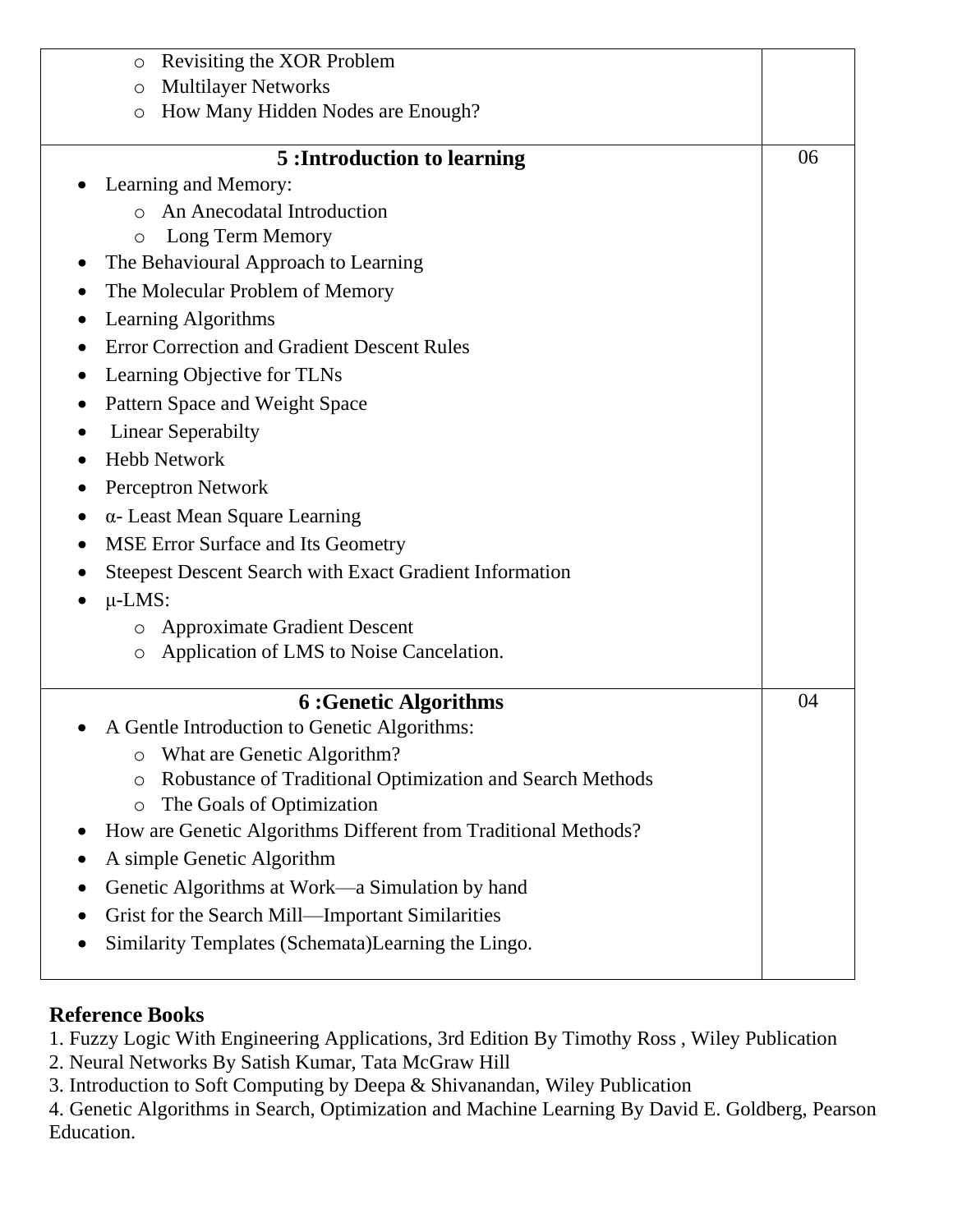# **Class: M. Sc. (Computer Science) (Sem-III) Paper Code :** Comp5303

**Title of Paper:** Web Services (Core) **Paper:** III

**Credit:** 4 (4 Lectures/Week) **No. of lectures:** 48

#### **Pre-requisites:**

Strong knowledge about Java programming, Good Understanding of Object Oriented Programming concepts. Must be familiar with XML.

#### **Objectives:**

- To Understand Web Services and implementation model for SOA.
- To Understand the SOA, its Principles and benefits.
- To understand cloud computing as a web service.
- To understand XML concepts. To understand paradigms needed for testing Web Services.

**Learning Outcomes:** Student will able to :

- Understand the principles of SOA
- Efficiently use market leading environment tools to create and consume web services.
- Identify and select the appropriate framework components in creation of web service solution.

| <b>Units &amp; Contents</b><br>No. of<br>Lecture<br>1. Web Service and SOA fundamental<br>8<br>1. Introduction : what are Web Services?, Concept of Saas<br>2. Web services Vs Web based Implementation<br>3. Characteristics of Web Services: Types of Web services, Functional and non functional<br>properties, State processing, loose Coupling, Service Granularity, Service Synchronization<br>4. Service Interface and Implementation<br>5. The Services oriented Architecture (SOA): Roles of Interaction in SOA, Layer of SOA<br>6.Quality O f Service (QoS)<br>7. Web Service Interoperability (WS-I)<br>8. Web Services Vs Components<br>9. Restful Services<br>10. Impact and Shortcomings of Web services: Impact of web services<br>2. Web Services Architecture<br>8<br>1. Introduction<br>2. Web Services Architecture and It's Characteristics: Web service characteristics, Web<br>Service Architecture<br>3 Core building blocks of web services<br>4 Standards and technologies available for implementing web services: SOAP, WSDL, UDDI<br>5 Web Services Communication Models: RPC-based Communication Model, Messaging-<br>based communication Model |
|------------------------------------------------------------------------------------------------------------------------------------------------------------------------------------------------------------------------------------------------------------------------------------------------------------------------------------------------------------------------------------------------------------------------------------------------------------------------------------------------------------------------------------------------------------------------------------------------------------------------------------------------------------------------------------------------------------------------------------------------------------------------------------------------------------------------------------------------------------------------------------------------------------------------------------------------------------------------------------------------------------------------------------------------------------------------------------------------------------------------------------------------------------------------------|
|                                                                                                                                                                                                                                                                                                                                                                                                                                                                                                                                                                                                                                                                                                                                                                                                                                                                                                                                                                                                                                                                                                                                                                              |
|                                                                                                                                                                                                                                                                                                                                                                                                                                                                                                                                                                                                                                                                                                                                                                                                                                                                                                                                                                                                                                                                                                                                                                              |
|                                                                                                                                                                                                                                                                                                                                                                                                                                                                                                                                                                                                                                                                                                                                                                                                                                                                                                                                                                                                                                                                                                                                                                              |
|                                                                                                                                                                                                                                                                                                                                                                                                                                                                                                                                                                                                                                                                                                                                                                                                                                                                                                                                                                                                                                                                                                                                                                              |
|                                                                                                                                                                                                                                                                                                                                                                                                                                                                                                                                                                                                                                                                                                                                                                                                                                                                                                                                                                                                                                                                                                                                                                              |
|                                                                                                                                                                                                                                                                                                                                                                                                                                                                                                                                                                                                                                                                                                                                                                                                                                                                                                                                                                                                                                                                                                                                                                              |
|                                                                                                                                                                                                                                                                                                                                                                                                                                                                                                                                                                                                                                                                                                                                                                                                                                                                                                                                                                                                                                                                                                                                                                              |
|                                                                                                                                                                                                                                                                                                                                                                                                                                                                                                                                                                                                                                                                                                                                                                                                                                                                                                                                                                                                                                                                                                                                                                              |
|                                                                                                                                                                                                                                                                                                                                                                                                                                                                                                                                                                                                                                                                                                                                                                                                                                                                                                                                                                                                                                                                                                                                                                              |
|                                                                                                                                                                                                                                                                                                                                                                                                                                                                                                                                                                                                                                                                                                                                                                                                                                                                                                                                                                                                                                                                                                                                                                              |
|                                                                                                                                                                                                                                                                                                                                                                                                                                                                                                                                                                                                                                                                                                                                                                                                                                                                                                                                                                                                                                                                                                                                                                              |
|                                                                                                                                                                                                                                                                                                                                                                                                                                                                                                                                                                                                                                                                                                                                                                                                                                                                                                                                                                                                                                                                                                                                                                              |
|                                                                                                                                                                                                                                                                                                                                                                                                                                                                                                                                                                                                                                                                                                                                                                                                                                                                                                                                                                                                                                                                                                                                                                              |
|                                                                                                                                                                                                                                                                                                                                                                                                                                                                                                                                                                                                                                                                                                                                                                                                                                                                                                                                                                                                                                                                                                                                                                              |
|                                                                                                                                                                                                                                                                                                                                                                                                                                                                                                                                                                                                                                                                                                                                                                                                                                                                                                                                                                                                                                                                                                                                                                              |
|                                                                                                                                                                                                                                                                                                                                                                                                                                                                                                                                                                                                                                                                                                                                                                                                                                                                                                                                                                                                                                                                                                                                                                              |
|                                                                                                                                                                                                                                                                                                                                                                                                                                                                                                                                                                                                                                                                                                                                                                                                                                                                                                                                                                                                                                                                                                                                                                              |
|                                                                                                                                                                                                                                                                                                                                                                                                                                                                                                                                                                                                                                                                                                                                                                                                                                                                                                                                                                                                                                                                                                                                                                              |
|                                                                                                                                                                                                                                                                                                                                                                                                                                                                                                                                                                                                                                                                                                                                                                                                                                                                                                                                                                                                                                                                                                                                                                              |
|                                                                                                                                                                                                                                                                                                                                                                                                                                                                                                                                                                                                                                                                                                                                                                                                                                                                                                                                                                                                                                                                                                                                                                              |
|                                                                                                                                                                                                                                                                                                                                                                                                                                                                                                                                                                                                                                                                                                                                                                                                                                                                                                                                                                                                                                                                                                                                                                              |
| 6 Basic steps of implementing web services                                                                                                                                                                                                                                                                                                                                                                                                                                                                                                                                                                                                                                                                                                                                                                                                                                                                                                                                                                                                                                                                                                                                   |
| 7 Developing web services-Enabled applications: Web Services Implementation Using J2EE                                                                                                                                                                                                                                                                                                                                                                                                                                                                                                                                                                                                                                                                                                                                                                                                                                                                                                                                                                                                                                                                                       |
| Environment, Developing Web Services Using J2EE:AN Example                                                                                                                                                                                                                                                                                                                                                                                                                                                                                                                                                                                                                                                                                                                                                                                                                                                                                                                                                                                                                                                                                                                   |
| 8 Packaging and Deploying the Service: Creating web Service Clients                                                                                                                                                                                                                                                                                                                                                                                                                                                                                                                                                                                                                                                                                                                                                                                                                                                                                                                                                                                                                                                                                                          |
| 3. SOAP: Simple Object Access Protocol<br>8                                                                                                                                                                                                                                                                                                                                                                                                                                                                                                                                                                                                                                                                                                                                                                                                                                                                                                                                                                                                                                                                                                                                  |
| 1 Introduction                                                                                                                                                                                                                                                                                                                                                                                                                                                                                                                                                                                                                                                                                                                                                                                                                                                                                                                                                                                                                                                                                                                                                               |
| 2 Inter-application communication and wire protocols: SOAP as a wire representation, SOAP                                                                                                                                                                                                                                                                                                                                                                                                                                                                                                                                                                                                                                                                                                                                                                                                                                                                                                                                                                                                                                                                                    |
| as a messaging protocol                                                                                                                                                                                                                                                                                                                                                                                                                                                                                                                                                                                                                                                                                                                                                                                                                                                                                                                                                                                                                                                                                                                                                      |
| 3 Structure of a SOAP message: SOAP Envelope, SOAP Header, SOAP Body                                                                                                                                                                                                                                                                                                                                                                                                                                                                                                                                                                                                                                                                                                                                                                                                                                                                                                                                                                                                                                                                                                         |
| 4 SOAP communication model: RPC-Style, Document - (Message) Style Web Services<br>5 Building SOAP Web Services                                                                                                                                                                                                                                                                                                                                                                                                                                                                                                                                                                                                                                                                                                                                                                                                                                                                                                                                                                                                                                                               |
| 6 developing SOAP Web Services using Java                                                                                                                                                                                                                                                                                                                                                                                                                                                                                                                                                                                                                                                                                                                                                                                                                                                                                                                                                                                                                                                                                                                                    |
| 7 Error handling in SOAP and Advantages and disadvantages of SOAP.                                                                                                                                                                                                                                                                                                                                                                                                                                                                                                                                                                                                                                                                                                                                                                                                                                                                                                                                                                                                                                                                                                           |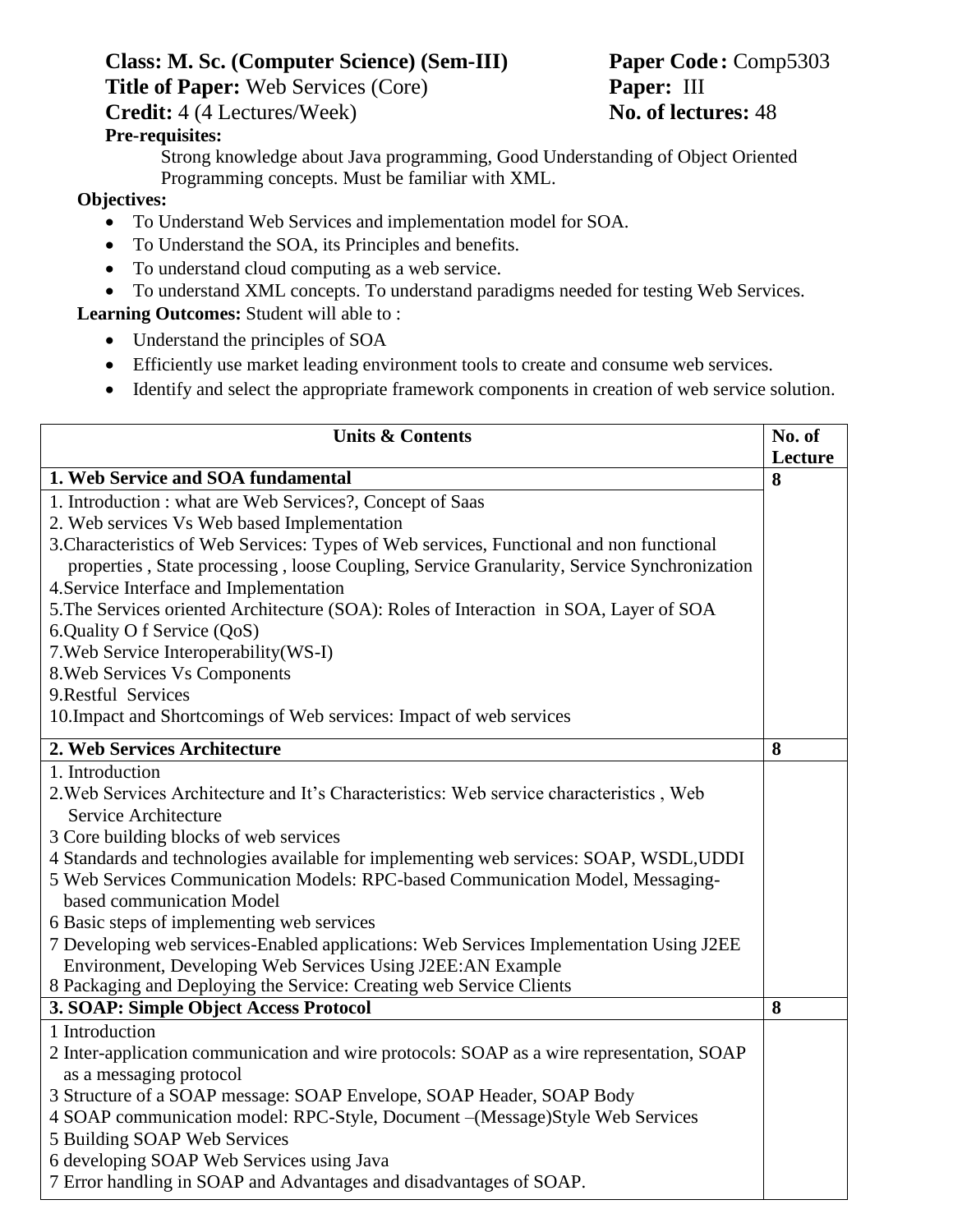| 4. Describing and Discovering Web Services:                                            | 12 |
|----------------------------------------------------------------------------------------|----|
| 1 WSDL in the world of Web Services                                                    |    |
| 2 Web Services life cycle: Anatomy of WSDL definition document, Patterns Of Operations |    |
| 3 WSDL bindings, WSDL Tools, limitations of WSDL                                       |    |
| 4 Service discovery: Role of service discovery in a SOA, service discovery mechanisms  |    |
| 5 UDDI - UDDI Registries, uses of UDDI Registry, Searching information in a UDDI       |    |
| Registry, Deleting information in a UDDI Registry, limitations of UDDI.                |    |
| <b>5. Cloud Computing:</b>                                                             | 12 |
| 1 Introduction: What is Cloud Computing?, Essential characteristic of cloud, Cloud     |    |
| Deployment Model, History, Benefits, Risk                                              |    |
| 2 SOA Meets the Cloud : Comparing SOA with Cloud Computing, SOA Deployment : Cloud     |    |
| Computing Vs The ESB                                                                   |    |
| 3 Cloud Computing Technologies: Virtualization, SOA, Grid Computing, Utility Computing |    |
| 4 Cloud Computing Architecture: Front End, Back End                                    |    |
| 5 Cloud Model: Public Cloud , Private Cloud, Hybrid Cloud, Benefits, Disadvantages     |    |
| 6 Security and Privacy: Insecure or incomplete data and deletion, Security Planning,   |    |
| Understanding security of cloud , Security Boundaries, Understanding Data Security,    |    |
| Isolated Access To data                                                                |    |
| 7 Cloud Computing Application: Bossiness, Social, Entertainment                        |    |

#### **Learning Resources**

### **Text Book :**

Web Services & SOA Principles and Technology

#### **Reference Book :**

1.Restful Web Services Cookbook By Subbu Allamaraju

2. Service Architecture By Thomas Eri

3.XML,Web Services, and the Data Revolution ,F.P. Coyle, Pearson Education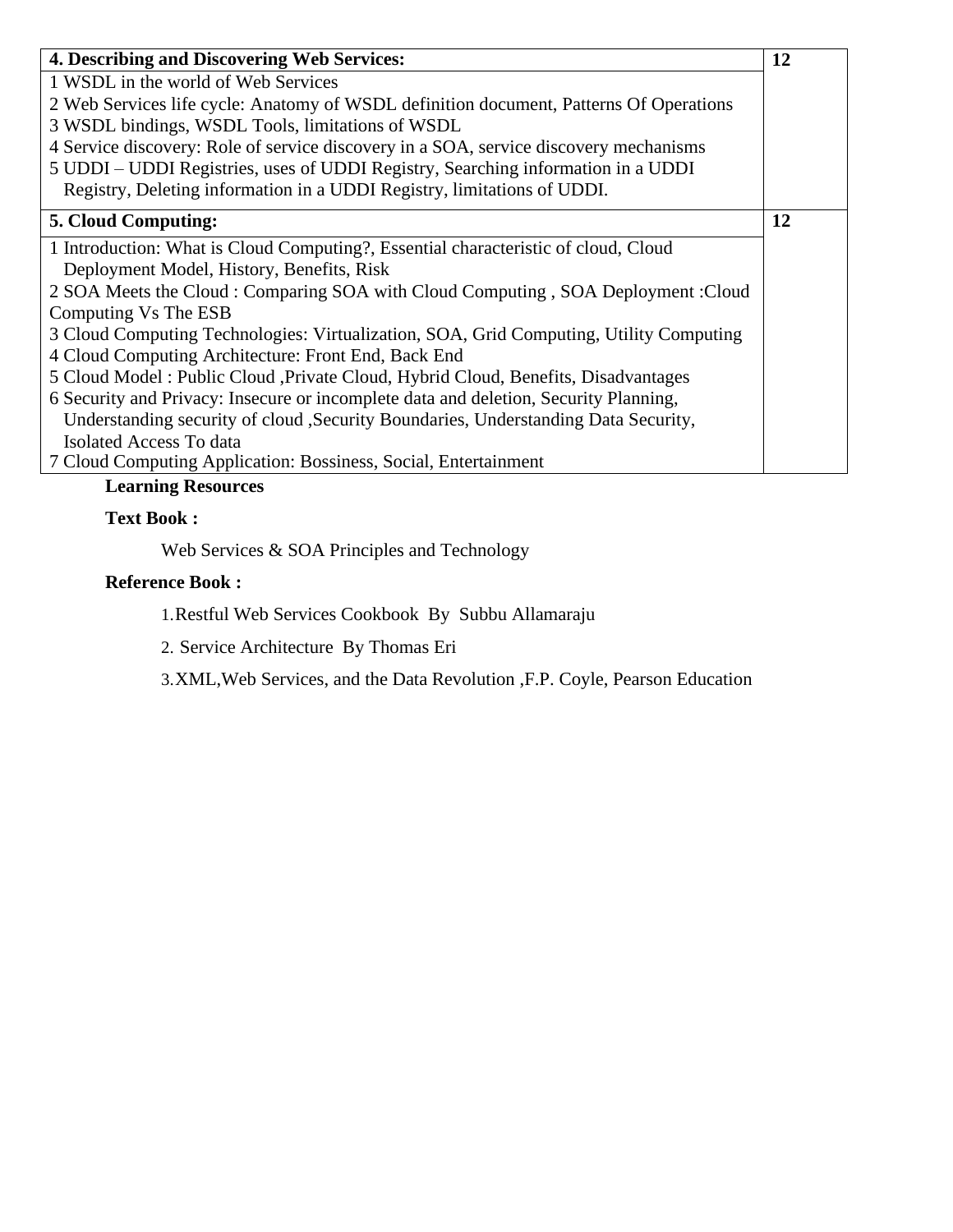# **Class: M. Sc. (Computer Science) (Sem-III) Paper Code :** Comp5304

**Title of Paper:** Software Architecture & Design Pattern **Paper:** IV **(Elective-I)**

**Credit:** 4 (4 Lectures/Week) **No. of lectures:** 48

## **Objectives:**

To Understand and learn the software architecture, its styles, views and pattern for design software with minimum complexity and maintain flexibility

**Prerequisites:** System Analysis and Design, Software Engineering, OOSE, Software project Management, UML

**Outcomes:** Able to assist learner to utilize styles and views to state Architecture, define documentation, analyze the architectural structures and it's Influence on business and development process.

| Units & Title and Contains |                                                                        |                         | <b>Assignments</b><br>/test |
|----------------------------|------------------------------------------------------------------------|-------------------------|-----------------------------|
|                            | <b>1. Introduction to Software Architecture</b>                        | Lect.                   |                             |
| 1.1                        | Introduction to concept of Software Architecture                       |                         |                             |
| 1.2                        | Definition, Architectural structures                                   |                         |                             |
| 1.3                        | Need and Influence of software architecture in organization as         |                         |                             |
|                            | business and technical aspects                                         | $\overline{\mathbf{4}}$ | <b>Assignment-1</b>         |
| 1.4                        | <b>Architecture Business Cycle</b>                                     |                         |                             |
| 1.5                        | Introduction – Functional requirements, Technical constraints, Quality |                         |                             |
|                            | Attributes                                                             |                         |                             |
|                            | 2. Quality Attribute                                                   |                         |                             |
| 2.1                        | <b>Introduction Quality Attribute</b>                                  |                         |                             |
| 2.2                        | <b>Documenting Quality Attributes</b>                                  | $\boldsymbol{4}$        | Assignment-2                |
| 2.3                        | Six part scenarios                                                     |                         |                             |
| 2.4                        | Case studies                                                           |                         |                             |
|                            | <b>3. Architectural Views</b>                                          |                         |                             |
| 3.1                        | Introduction , Definitions for views                                   |                         | Assignment-3                |
| 3.2                        | Structures and views, Representing views, available notations,         | 6                       |                             |
| 3.3                        | Standard views, 4+1 view of RUP, Siemens 4 views SEI's perspectives    |                         | <b>Test-I</b>               |
|                            | and views                                                              |                         |                             |
|                            | 3.4 Case studies                                                       |                         |                             |
|                            | <b>4. ARCHITECTURAL STYLES</b>                                         |                         |                             |
| 4.1                        | Introduction                                                           |                         |                             |
| 4.2                        | Data flow styles with Case study                                       | 6                       | <b>Assignment-4</b>         |
| 4.3                        | Call-return styles with Case study                                     |                         |                             |
| 4.4                        | Shared Information styles with Case study                              |                         |                             |
| 4.5                        | Event styles with Case study                                           |                         |                             |
|                            | <b>5. Common Software Architectural Patterns</b>                       |                         |                             |
| 5.1                        | Layered pattern                                                        |                         |                             |
| 5.2                        | Client-server pattern                                                  |                         |                             |
| 5.3                        | Master-slave pattern                                                   |                         | Assignment-5                |
| 5.4                        | Pipe-filter pattern,                                                   |                         |                             |
| 5.5                        | Broker pattern                                                         | 12                      |                             |
| 5.6                        | Peer-to-peer pattern                                                   |                         | <b>Test-II</b>              |
| 5.7                        | Event-bus pattern                                                      |                         |                             |
| 5.8                        | Model-view-controller pattern                                          |                         |                             |
| 5.9                        | <b>Blackboard</b> pattern                                              |                         |                             |
| 5.10                       | Interpreter pattern                                                    |                         |                             |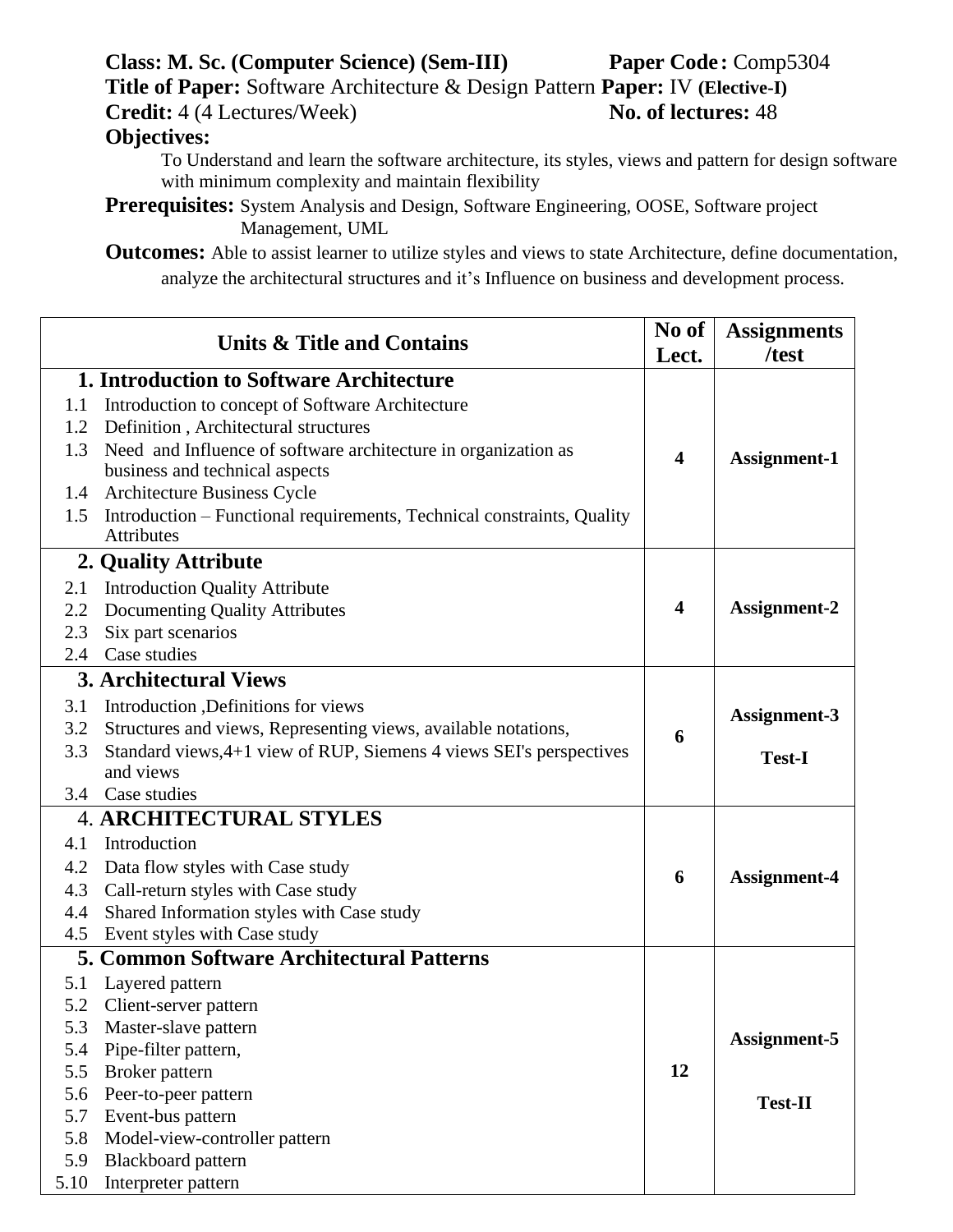|     | <b>6. Design Pattern</b>                                                    |    |              |
|-----|-----------------------------------------------------------------------------|----|--------------|
| 6.1 | <b>Important Design Patterns</b>                                            |    |              |
| 6.2 | Design Pattern Catalogue, Creational, Structural and behavioral<br>patterns | 10 | Assignment-6 |
| 6.3 | Structural Decomposition                                                    |    |              |
| 6.4 | Organization of Work, Access Control.                                       |    |              |
|     | 7. DOCUMENTING THE ARCHITECTURE                                             |    |              |
| 7.1 | Good practices, Documenting the Views using UML,                            |    |              |
| 7.2 | Merits and Demerits of using visual languages                               |    |              |
| 7.3 | Need for formal languages                                                   | 6  | Assignment-7 |
| 7.4 | Architectural Description LanguagesACME                                     |    |              |
| 7.5 | Case studies. Special topics: SOA and Web services, Cloud                   |    |              |
|     | Computing, Adaptive structures                                              |    |              |

#### **Reference Books:**

- Beyond Software architecture, Luke Hohmann, Addison wesley, 2003.
- Software architecture, David M. Dikel, David Kane and James R. Wilson, Prentice Hall PTR, 2001
- Software Design, David Budgen, second edition, Pearson education, 2003
- Head First Design patterns, Eric Freeman & Elisabeth Freeman, O'REILLY, 2007.
- Design Patterns in Java, Steven John Metsker& William C. Wake, Pearson education, 2006
- J2EE Patterns, Deepak Alur, John Crupi& Dan Malks, Pearson education, 2003.
- Design Patterns in C#, Steven John metsker, Pearson education, 2004.
- Pattern Oriented Software Architecture, F. Buschmann & others, John Wiley & Sons
- Anti-Patterns: Refactoring Software, Architectures and Projects in Crisis, William J Brown et al., John Wiley, 1998
- Object-oriented analysis, design and implementation, brahma dathan, sarnathrammath, universities press,2013
- Design patterns, erich gamma, Richard helan, Ralph johman , john vlissides ,PEARSON Publication,2013.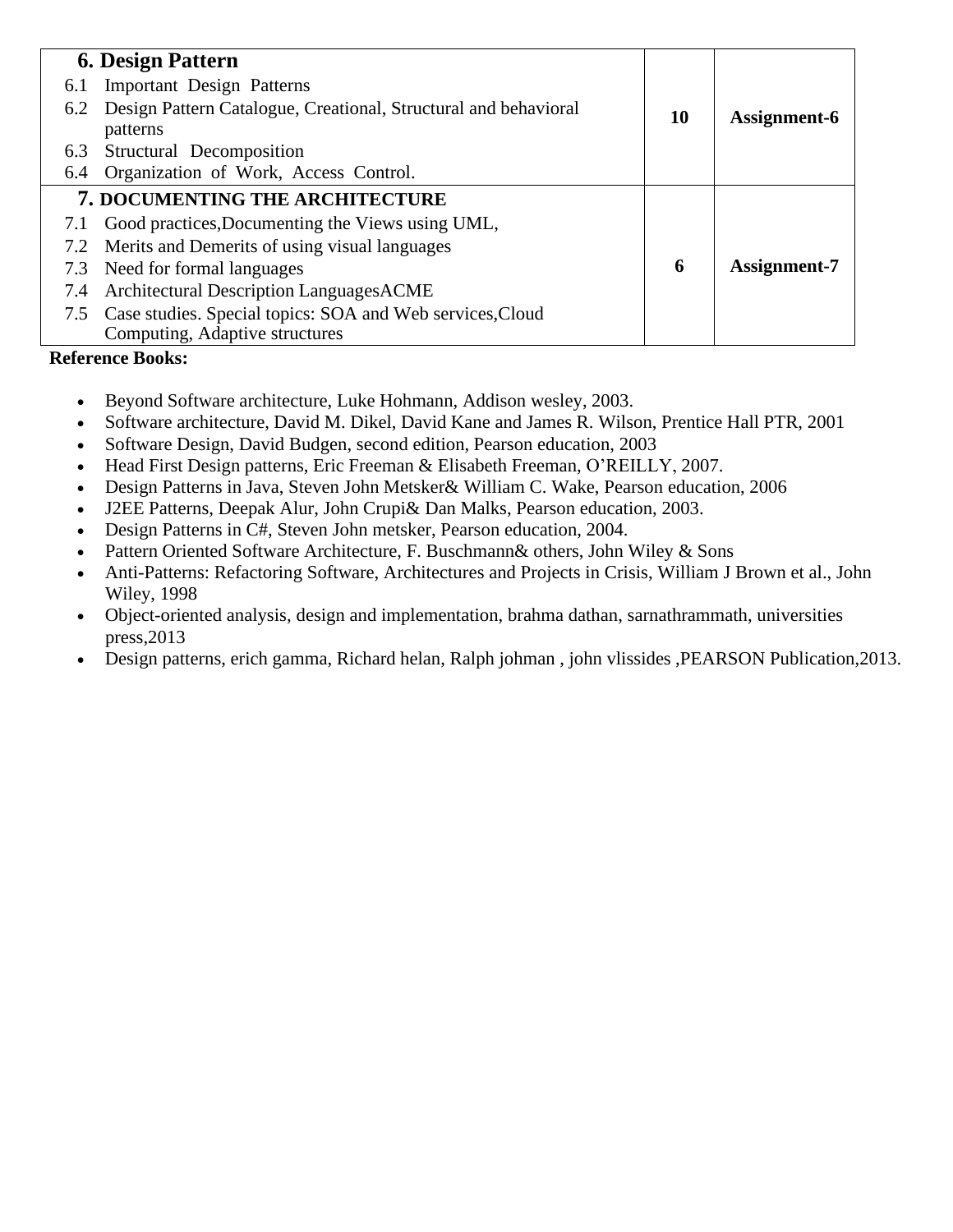## **Class: M. Sc. (Computer Science) (Sem-III) Paper Code:** Comp5305

**Title of Paper:** Lab Course based on Comp5301 & Comp5303 **Paper:** V (Lab Course)

**Credit:** 4 (4 Hours Practical/Week/batch) **No. of Practical's:** 13

| Sr.No                                            | <b>Practical Assignments</b>                            |  |  |  |  |
|--------------------------------------------------|---------------------------------------------------------|--|--|--|--|
|                                                  | <b>Mobile Technologies Practical Assignments Topics</b> |  |  |  |  |
| $\mathbf{1}$                                     | Assignment based on basic UI Design                     |  |  |  |  |
| $\overline{2}$                                   | Assignment based on Basic UI Design                     |  |  |  |  |
| $\overline{3}$                                   | Assignment based on Thread and Notification             |  |  |  |  |
| $\overline{\mathbf{4}}$                          | Assignment based on handler on UI thread                |  |  |  |  |
| 5                                                | Assignment based on using Intent, Toast                 |  |  |  |  |
| 6                                                | Assignment based on swift in ios                        |  |  |  |  |
| $\overline{7}$                                   | Assignment based on startup                             |  |  |  |  |
| 8                                                | Assignment based on flutter                             |  |  |  |  |
| <b>Web services Practical Assignments Topics</b> |                                                         |  |  |  |  |
| $\mathbf{1}$                                     | Introduction of Basic web services                      |  |  |  |  |
| $\overline{2}$                                   | Assignment on SOAP                                      |  |  |  |  |
| 3                                                | Assignment on WSDL                                      |  |  |  |  |
| $\overline{4}$                                   | Assignment on UDDI                                      |  |  |  |  |
| 5                                                | Assignment on XML                                       |  |  |  |  |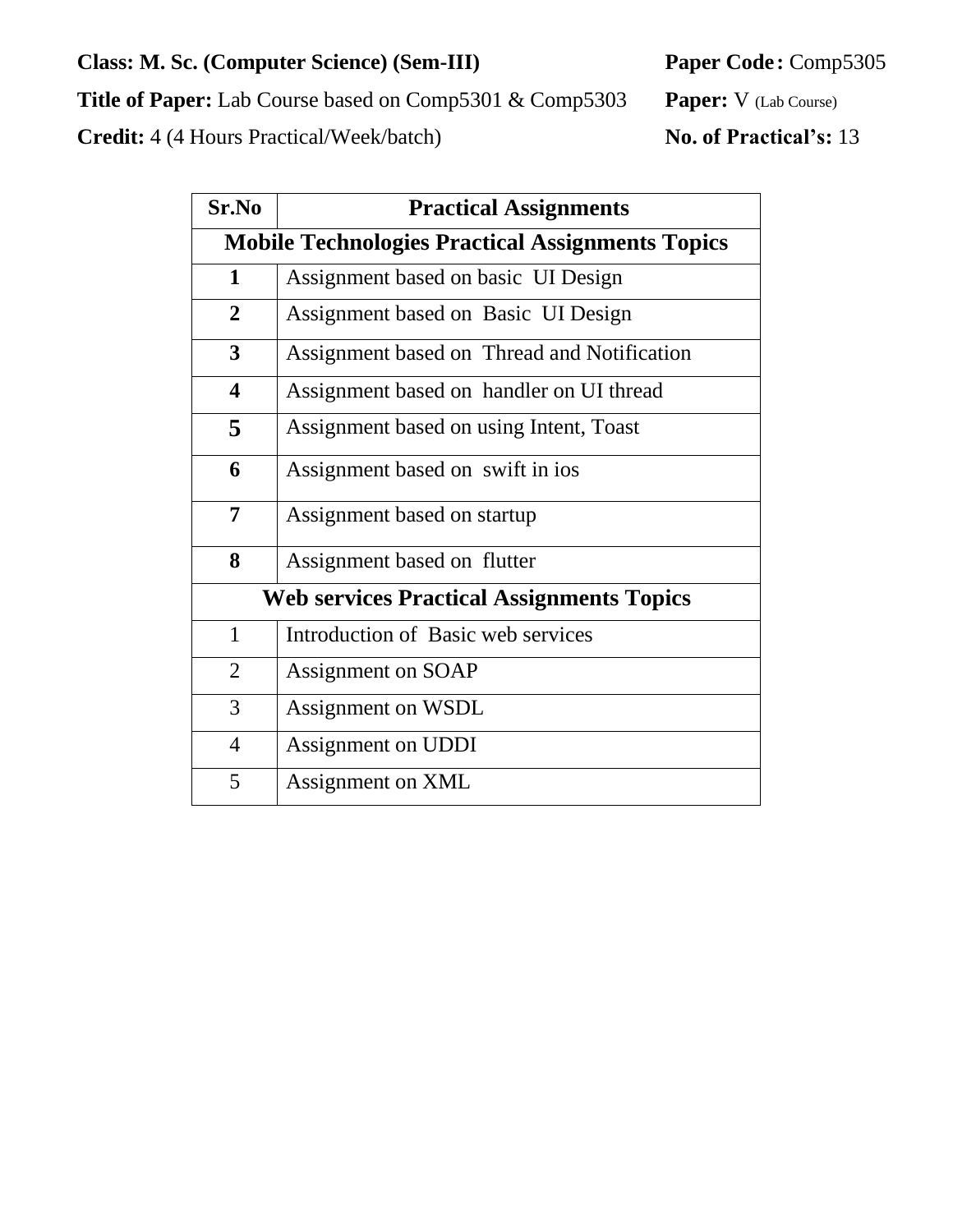## **Class: M. Sc. (Computer Science) (Sem-III) Paper Code :** Comp5306 **Title of Paper:** Projects- Lab Course **Paper:** VI **(E-II Lab Course) Credit:** 4 (4 Hours Practical/Week/batch) **No. of Practical's:** 12

- ➢ The Project can be platform, language and technology independent.
- $\triangleright$  Project will be evaluated by the project guide.
- ➢ Assessment will be done weekly in the respective batch.
- ➢ Evaluation will be on the basis of weekly progress of project work, progress report, oral, results and documentation and demonstration.
- ➢ You should fill your status of project work on the progress report and get the signature of project guide regularly.
- ➢ Progress report should sharply focus how much time you have spent on specific task?
- ➢ You should keep all sign progress report.
- $\triangleright$  Project will not be accepted, if progress report is not submitted and all the responsibilities remain with student.

| Roll No. & Name of Student: |  |
|-----------------------------|--|
| Title of the Project:       |  |
| Project Guide Name:         |  |

| Sr.No. | Date | <b>Details of Project Work</b> | <b>Project Guide Sign</b><br>(With Date) |
|--------|------|--------------------------------|------------------------------------------|
|        |      |                                |                                          |
|        |      |                                |                                          |
|        |      |                                |                                          |
|        |      |                                |                                          |
|        |      |                                |                                          |
|        |      |                                |                                          |
|        |      |                                |                                          |
|        |      |                                |                                          |
|        |      |                                |                                          |
|        |      |                                |                                          |

Project Guide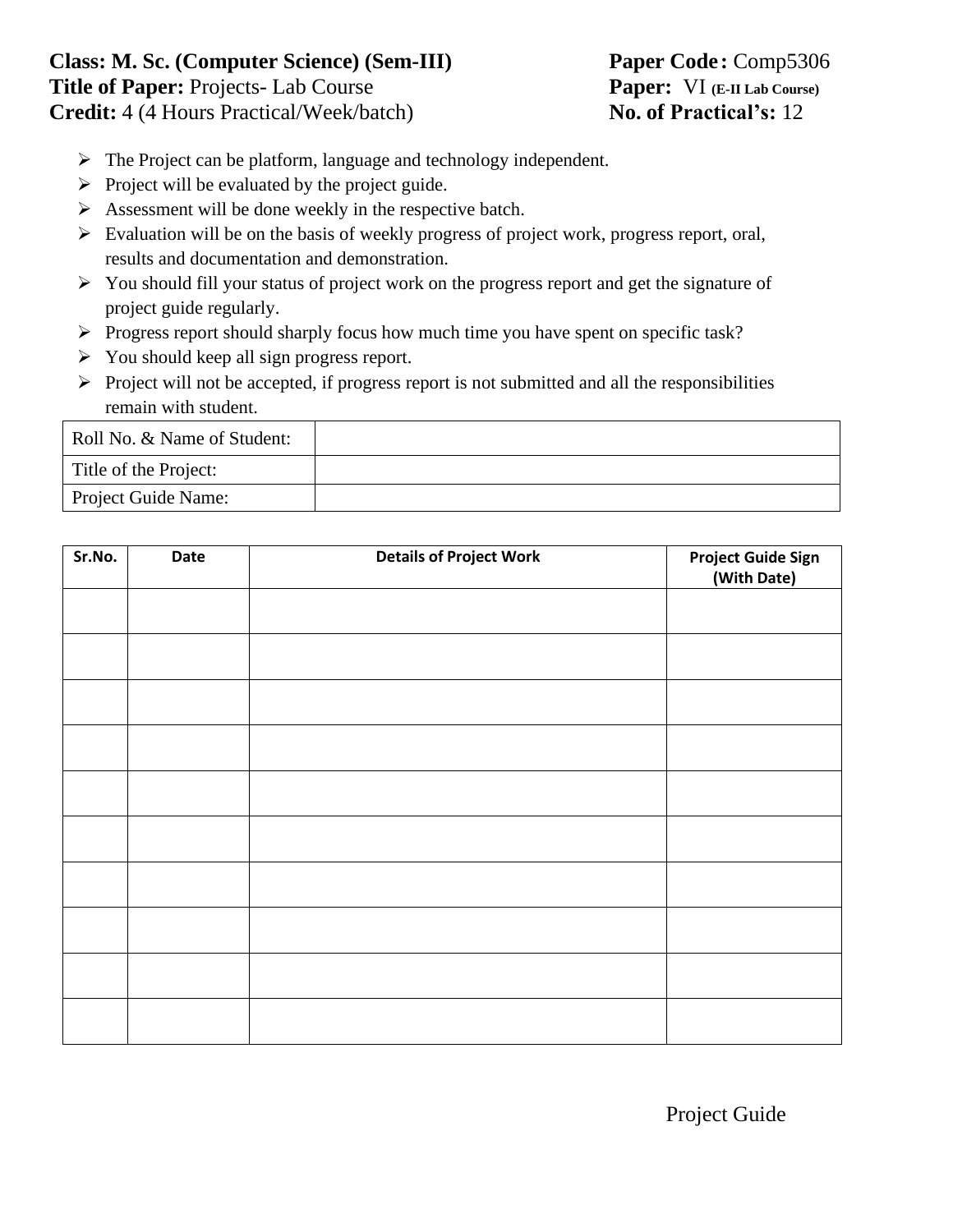# **Class: M. Sc. (Computer Science) (Sem-III) Paper Code:** Comp5307 **Title of Paper:** Internet of Things (IOT) **Paper:** VII **(E-III) Credit:** 4 (4 Lectures/Week) **No. of lectures:** 48

**Pre-Requisite:** Basic understanding of electronics and microprocessors.

#### **Course Objectives**:

- The Internet of Things (IoT) is aimed at enabling the interconnection and integration of the physical world and the cyber space.
- To learn about SoC architectures, programming Raspberry Pi and implementation of internet of things and protocols.

#### **Expected Learning Outcomes:**

- Enable learners to understand System On Chip Architectures.
- Introduction and preparing Raspberry Pi with hardware and installation.
- Learn physical interfaces and electronics of Raspberry Pi and program them using practical's
- Learn how to design IoT based prototypes.

| <b>Unit and Contents</b>                                                                | No. Of          |
|-----------------------------------------------------------------------------------------|-----------------|
|                                                                                         | <b>Lectures</b> |
| Unit 1: System on Chip (SoC) and Internet of Things (IoT) Overview                      |                 |
| - System on Chip: What is System on chip? Structure of System on Chip.                  |                 |
| - SoC products: Field Programmable Gate Array (FPGA), General Purpose Graphics          |                 |
| Processing Units (GPU), Accelerated Processing Unit (APU), Compute Units.               |                 |
| -The IoT paradigm giving overview of IoT supported Hardware platforms such as:          |                 |
| Raspberry pi, SoC on ARM 8 Processors, Arduino and Intel Galileo boards.                |                 |
| -Network Fundamentals: Wired Networking(Router, Switches), Wireless Networking          |                 |
| (Access Points)                                                                         |                 |
| -Introduction to Raspberry Pi: Introduction to Raspberry Pi, Raspberry Pi Hardware,     |                 |
| Preparing your raspberry Pi.                                                            | 20              |
| -Raspberry Pi Boot: Learn how this small SoC boots without BIOS. Configuring boot       |                 |
| sequences and hardware.                                                                 |                 |
| <b>-Introduction to IoT:</b> What is IoT? IoT examples, Simple IoT LED Program.         |                 |
| -IoT and Protocols                                                                      |                 |
| -IoT Security: HTTP, UPnp, CoAP, MQTT, XMPP.                                            |                 |
| -IoT Service as a Platform: Clayster, Thinger.io, SenseIoT, carriots and Node RED.      |                 |
| -IoT Security and Interoperability: Risks, Modes of Attacks, Tools for Security and     |                 |
| Interoperability.                                                                       |                 |
| Unit 2: Programming Raspberry Pi                                                        |                 |
| Raspberry Pi and Linux: About Raspbian, Linux Commands, Configuring Raspberry           |                 |
| Pi with Linux Commands                                                                  | 10              |
| Programing interfaces: Introduction to Node.js, Python.                                 |                 |
| Raspberry Pi Interfaces: UART, GPIO, I2C, SPI                                           |                 |
| Useful Implementations: Cross Compilation, Pulse Width Modulation, SPI for Camera.      |                 |
| Unit 3: Case Study & advanced IoT Applications:                                         |                 |
| IoT applications in home, infrastructures, buildings, security, Industries, Home        |                 |
| appliances, other IoT electronic equipments. Use of Big Data and Visualization in IoT,  | 10              |
| Industry 4.0 concepts.                                                                  |                 |
| Sensors and sensor Node and interfacing using any Embedded target boards (Raspberry     |                 |
| Pi / Intel Galileo/ARM Cortex/ Arduino)                                                 |                 |
| Unit 4: Internet of Things Privacy, Security and Governance                             |                 |
| Introduction, Overview of Governance, Privacy and Security Issues, Contribution from    |                 |
| FP7 Projects, Security, Privacy and Trust in IoT-Data-Platforms for Smart Cities, First | 8               |
| Steps Towards a Secure Platform, Smartie Approach. Data Aggregation for the IoT in      |                 |
| <b>Smart Cities, Security</b>                                                           |                 |